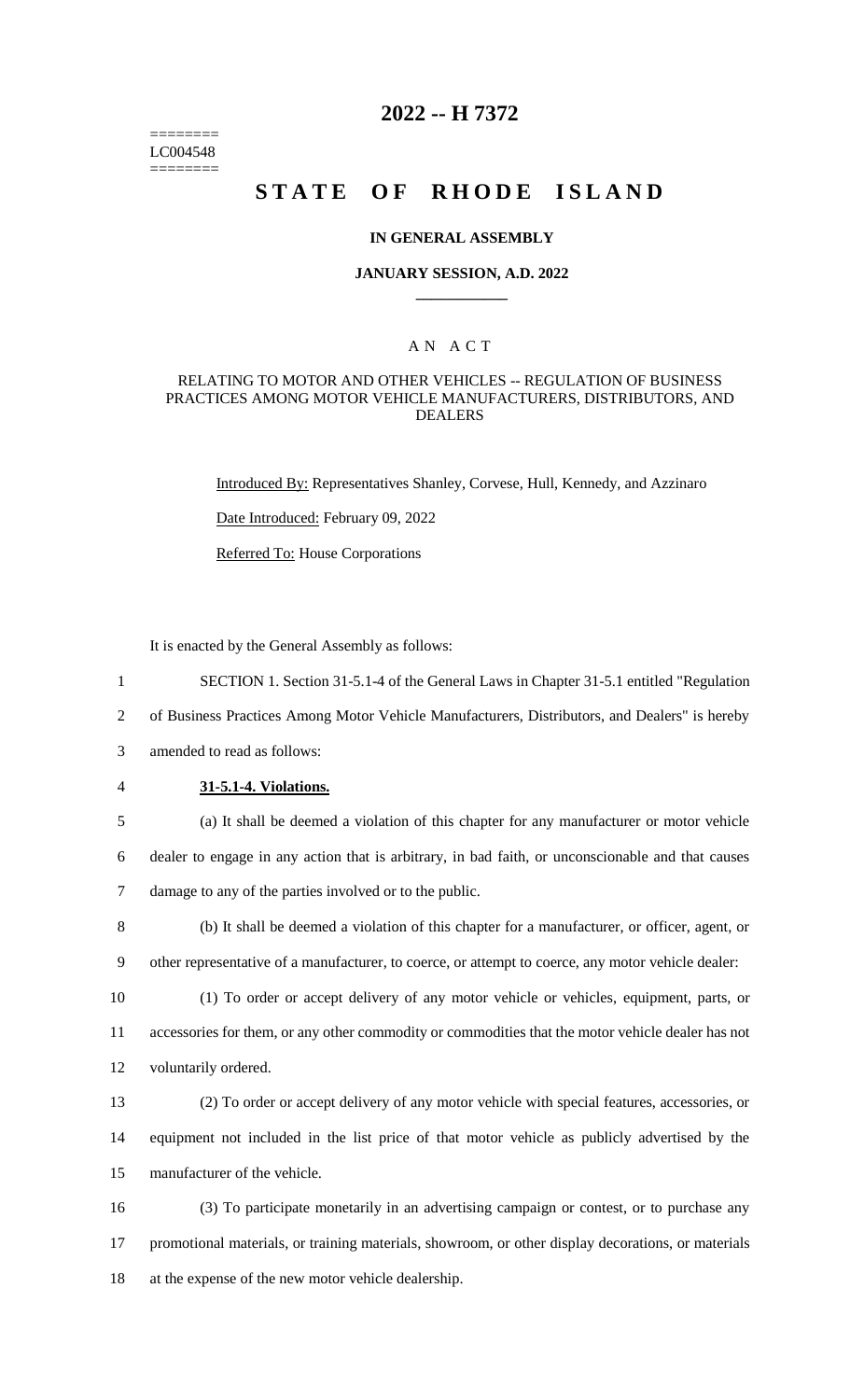(4) To enter into any agreement with the manufacturer or to do any other act prejudicial to the new motor vehicle dealer by threatening to terminate or cancel a franchise or any contractual agreement existing between the dealer and the manufacturer; except that this subdivision is not intended to preclude the manufacturer or distributor from insisting on compliance with the reasonable terms or provisions of the franchise or other contractual agreement. Notice in good faith to any new motor vehicle dealer of the new motor vehicle dealer's violation of those terms or provisions shall not constitute a violation of the chapter.

 (5) To refrain from participation in the management of, investment in, or acquisition of any other line of new motor vehicle or related products. This subdivision does not apply unless the new motor vehicle dealer maintains a reasonable line of credit for each make or line of new motor vehicles, the new motor vehicle dealer remains in compliance with any reasonable facilities requirements of the manufacturer; and no change is made in the principal management of the new motor vehicle dealer.

 (6) To assent to a release, assignment, novation, waiver, or estoppel in connection with the transfer or voluntary termination of a franchise, or that would relieve any person from the liability to be imposed by this law; or to require any controversy between a new motor vehicle dealer and a manufacturer, distributor, or representative to be referred to any person other than the duly constituted courts of this state or of the United States of America, or to the department of revenue of this state, if that referral would be binding upon the new motor vehicle dealer.

 (7) To order for any person any parts, accessories, equipment, machinery, tools, or any commodities.

 (c) It shall be deemed a violation of this chapter for a manufacturer, or officer, agent, or other representative:

 (1) To refuse to deliver in reasonable quantities and within a reasonable time after receipt of the dealer's order, to any motor vehicle dealer having a franchise or contractual arrangement for the retail sale of new motor vehicles sold or distributed by the manufacturer, any motor vehicles covered by the franchise or contract, specifically publicly advertised by the manufacturer to be available for immediate delivery. However, the failure to deliver any motor vehicle shall not be considered a violation of this chapter if that failure is due to an act of God, work stoppage, or delay due to a strike or labor difficulty, shortage of materials, a freight embargo, or other cause over which the manufacturer, distributor, or wholesaler, its agent, shall have no control.

 (2) To refuse to deliver, or otherwise deny, to any motor vehicle dealer having a franchise or contractual arrangement for the retail sale of new motor vehicles sold or distributed by the manufacturer any particular new motor vehicle model made or distributed by the manufacturer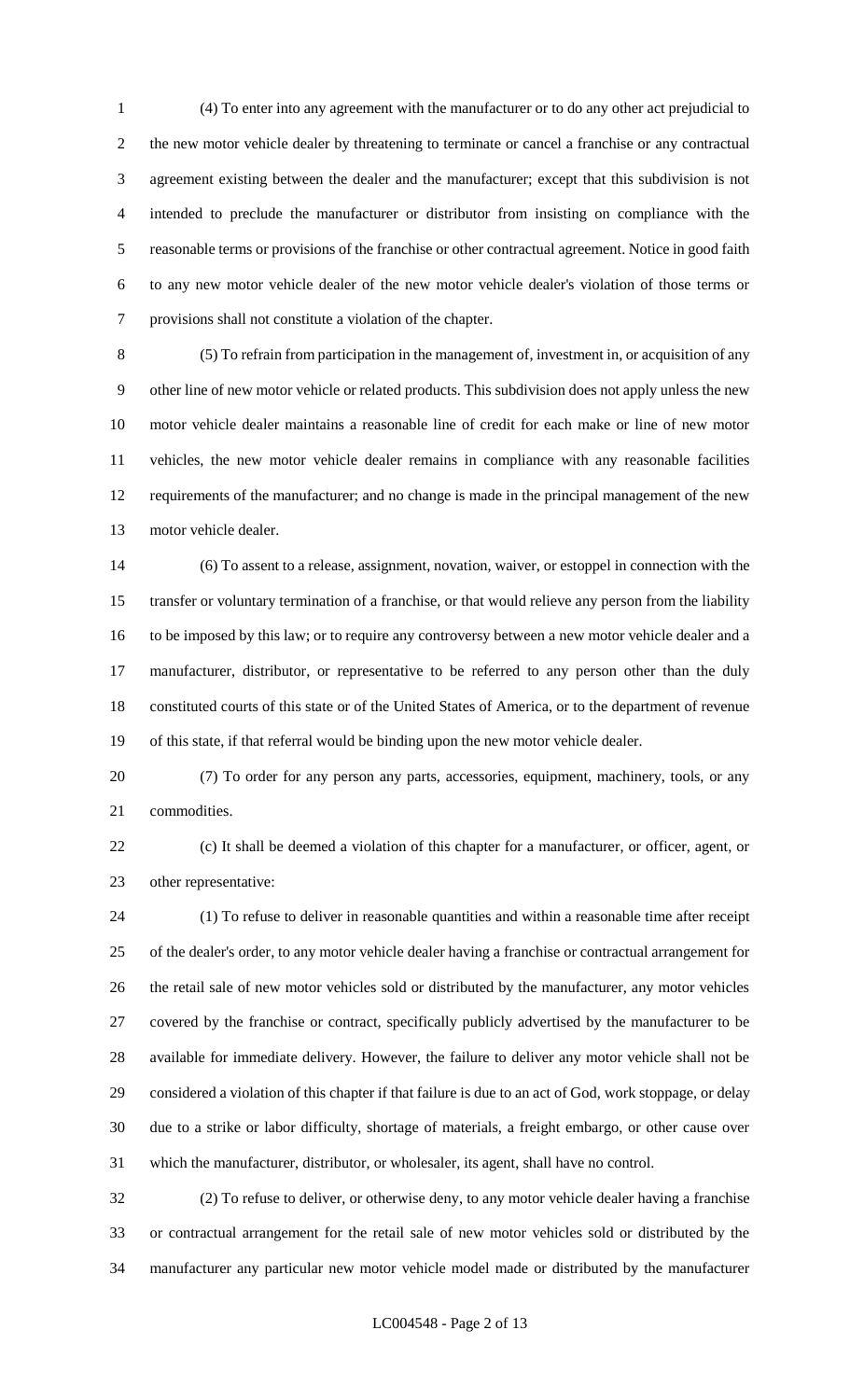under the name of the division of the manufacturer of which the dealer is an authorized franchise.

 (3) It shall be deemed a prima facie violation of this chapter for any automotive vehicle division manufacturer to require any separate franchise or contractual arrangement with any new motor vehicle dealer already a party to a franchise or contractual arrangement with that automotive vehicle division for the retail sale of any particular new motor vehicle model made or distributed by that division.

 (4) To coerce, or attempt to coerce, any motor vehicle dealer to enter into any agreement with the manufacturer, or their officers, agents, or other representatives, or to do any other act prejudicial to the dealer, by threatening to cancel any franchise or any contractual agreement existing between the manufacturer and the dealer. Notice in good faith to any motor vehicle dealer of the dealer's violation of any terms or provisions of the franchise or contractual agreement shall not constitute a violation of this chapter.

 (5) To resort to or use any false or misleading advertisement in connection with his or her business as a manufacturer, an officer, agent, or other representative.

 (6) To sell or lease any new motor vehicle to, or through, any new motor vehicle dealer at a lower actual price therefore than the actual price offered to any other new motor vehicle dealer for the same model vehicle similarly equipped or to utilize any device, including, but not limited to, sales promotion plans or programs, that result in a lesser actual price. The provisions of this paragraph shall not apply to sales to a new motor vehicle dealer for resale to any unit of the United States government or to the state or any of its political subdivisions. A manufacturer may not reduce the price of a motor vehicle charged to a dealer or provide different financing terms to a dealer in exchange for the dealer's agreement to:

(i) Maintain an exclusive sales or service facility;

(ii) Build or alter a sales or service facility; or

(iii) Participate in a floor plan or other financing.

 (7) To sell or lease any new motor vehicle to any person, except a manufacturer's employee, at a lower actual price than the actual price offered and charged to a new motor vehicle dealer for the same model vehicle similarly equipped or to utilize any device which results in a lesser actual price. The provisions of this paragraph shall not apply to sales to a new motor vehicle dealer for resale to any unit of the United States government, or to the state or any of its political subdivisions. (8) To offer in connection with the sale of any new motor vehicle or vehicles, directly or indirectly, to a fleet purchaser, within or without this state, terms, discounts, refunds, or other similar types of inducements to that purchaser without making the same offer or offers available to all of its new motor vehicles dealers in this state. No manufacturer may impose or enforce any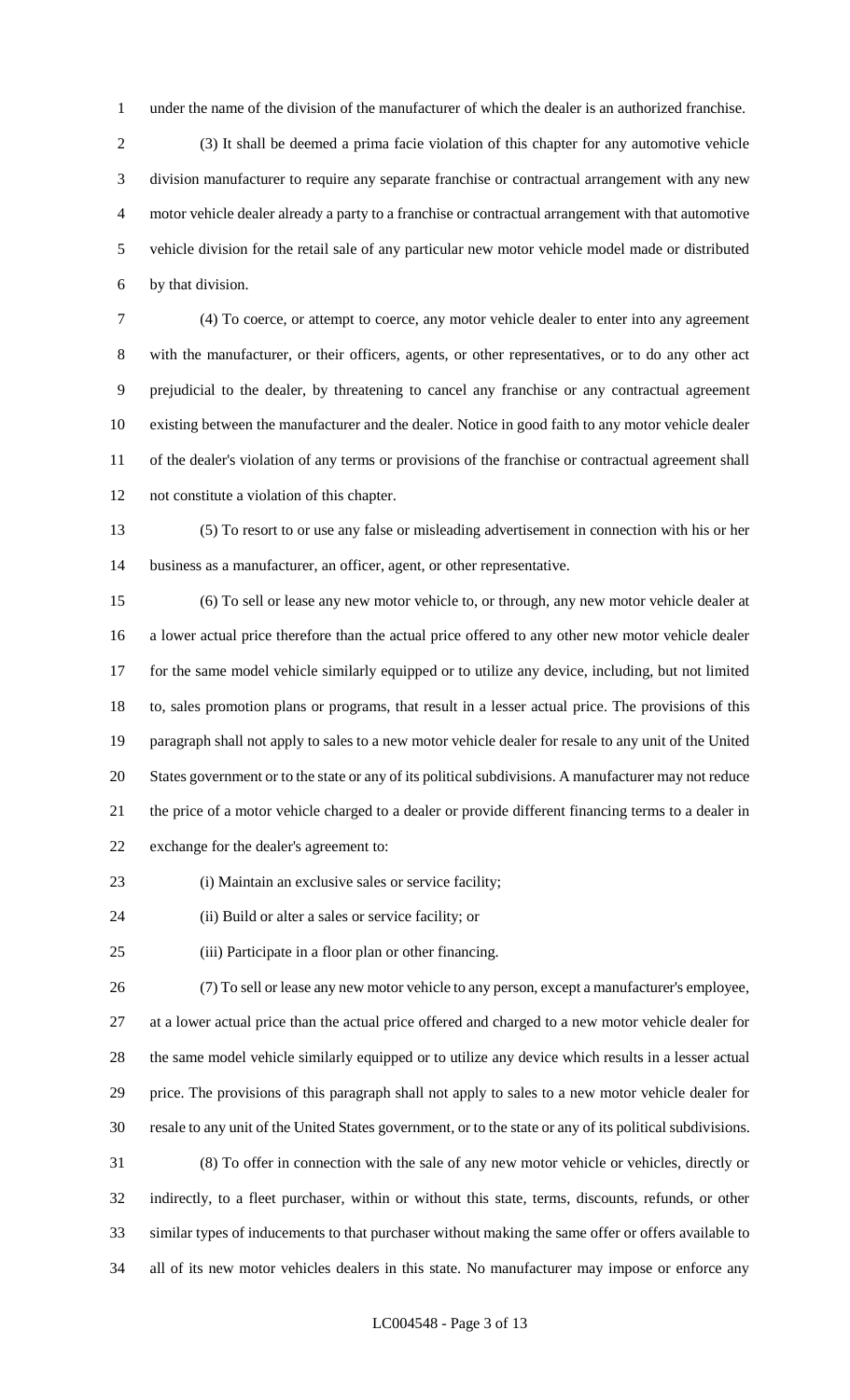restrictions against new motor vehicle dealers in this state or their leasing, rental, or fleet divisions or subsidiaries that are not imposed or enforced against any other direct or indirect purchaser from the manufacturer. The provisions of this paragraph shall not apply to sales to a new motor vehicle dealer for resale to any unit of the United States government, or to the state or any of its political subdivisions.

 (9) To use or consider the performance of a motor vehicle dealer relating to the sale of the manufacturer's vehicles or the motor vehicle dealer's ability to satisfy any minimum sales or market share quota or responsibility relating to the sale of the manufacturer's new vehicles in determining:

 (i) The motor vehicle dealer's eligibility to purchase program, certified, or other used motor vehicles from the manufacturer;

 (ii) The volume, type, or model of program, certified, or other used motor vehicles that a motor vehicle dealer is eligible to purchase from the manufacturer;

 (iii) The price of any program, certified, or other used motor vehicle that the dealer is eligible to purchase from the manufacturer; or

 (iv) The availability or amount of any discount, credit, rebate, or sales incentive that the dealer is eligible to receive from the manufacturer for the purchase of any program, certified, or other used motor vehicle offered for sale by the manufacturer.

 (10) To offer to sell or to sell parts or accessories to any new motor vehicle dealer for use in the dealer's own business for the purpose of repairing or replacing the same parts or accessories or a comparable part or accessory, at a lower actual price than the actual price charged to any other new motor vehicle dealer for similar parts or accessories to use in the dealer's own business. In those cases where new motor vehicle dealers operate or serve as wholesalers of parts and accessories to retail outlets, these provisions shall be construed to prevent a manufacturer, or its agents, from selling to a new motor vehicle dealer who operates and services as a wholesaler of parts and accessories, any parts and accessories that may be ordered by that new motor vehicle dealer for resale to retail outlets at a lower actual price than the actual price charged a new motor vehicle dealer who does not operate or serve as a wholesaler of parts and accessories.

 (11) To prevent, or attempt to prevent, by contract or otherwise, any new motor vehicle dealer from changing the capital structure of his or her dealership or the means by which, or through which the dealer finances the operation of his or her dealership. However, the new motor vehicle dealer shall at all times meet any reasonable capital standards agreed to between the dealership and the manufacturer, provided that any change in the capital structure by the new motor vehicle dealer does not result in a change in the executive management control of the dealership.

(12) To prevent, or attempt to prevent, by contract or otherwise, any new motor vehicle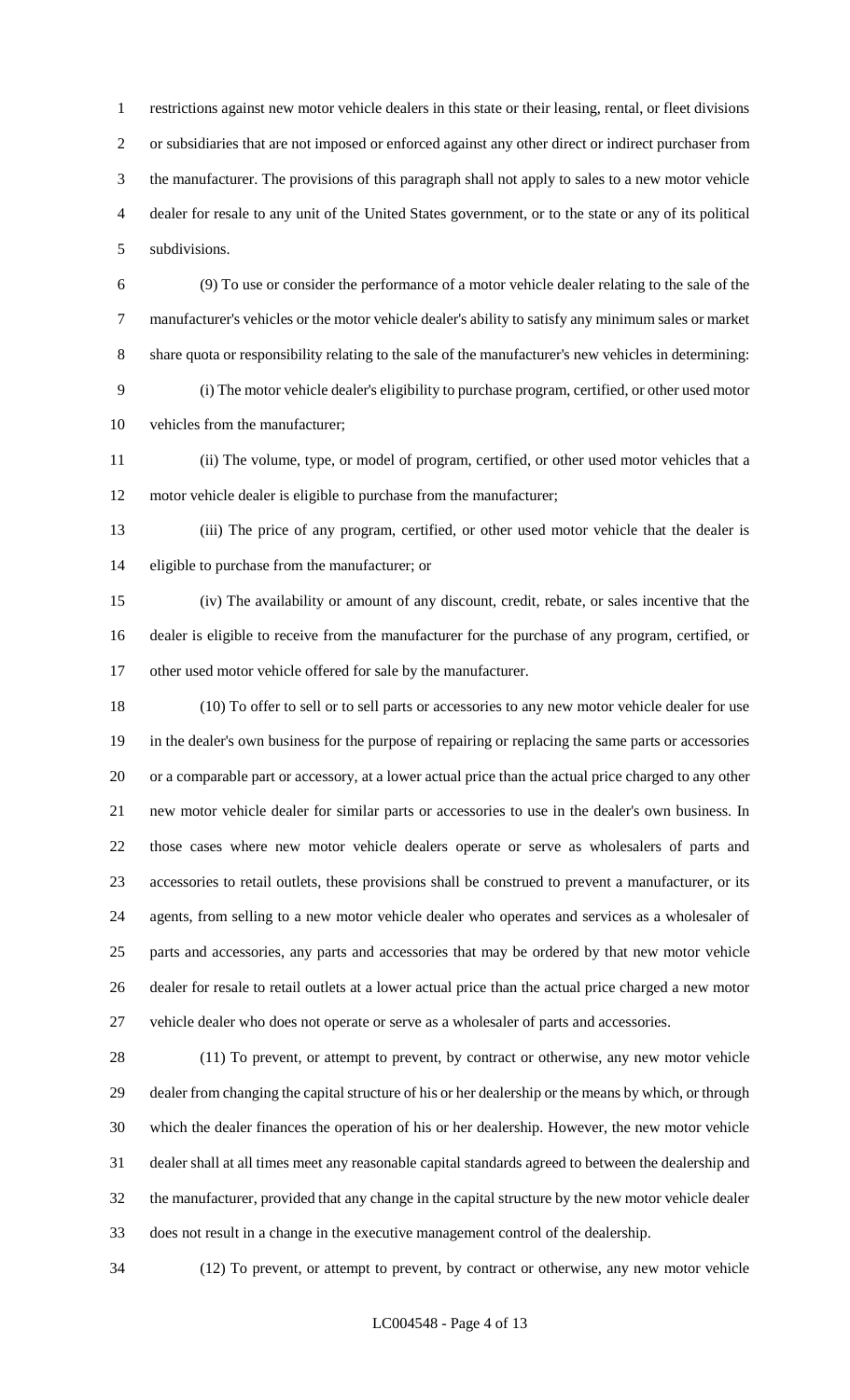dealer, or any officer, partner, or stockholder of any new motor vehicle dealer, from selling or transferring any part of the interest of any of them to any other person or persons or party or parties. Provided, however, that no dealer, officer, partner, or stockholder shall have the right to sell, transfer, or assign the franchise or power of management or control without the consent of the manufacturer, except that the consent shall not be unreasonably withheld.

 (13) To obtain money, goods, services, anything of value, or any other benefit from any other person with whom the new motor vehicle dealer does business, on account of, or in relation to, the transactions between the dealer and that other person, unless that benefit is promptly accounted for and transmitted to the new motor vehicle dealer.

 (14) To compete with a new motor vehicle dealer operating under an agreement or franchise from the manufacturer in the state of Rhode Island, through the ownership, operation, or control of any new motor vehicle dealers in this state, or by participation in the ownership, operation, or control of any new motor vehicle dealer in this state. A manufacturer shall not be deemed to be competing when operating, controlling, or owning a dealership, either temporarily for a reasonable period, but in any case not to exceed one year, which one-year (1) period may be extended for a one-time, additional period of up to six (6) months upon application to, and approval by, the motor vehicle dealers license and hearing board, which approval shall be subject to the manufacturer demonstrating the need for this extension, and with other new motor vehicle dealers of the same line or make being given notice and an opportunity to be heard in connection with said application, or in a bona fide relationship in which an independent person had made a significant investment subject to loss in the dealership and can reasonably expect to acquire full ownership of the dealership on reasonable terms and conditions within a reasonable period of time.

 (15) To refuse to disclose to any new motor vehicle dealer, handling the same line or make, the manner and mode of distribution of that line or make within the relevant market area.

 (16) To increase prices of new motor vehicles that the new motor vehicle dealer had ordered for private retail consumers prior to the new motor vehicle dealer's receipt of the written, official price increase notification. A sales contract signed by a private retail consumer shall constitute evidence of an order, provided that the vehicle is in fact delivered to that customer. In the event of manufacturer price reductions or cash rebates paid to the new motor vehicle dealer, the amount of any reduction or rebate received by a new motor vehicle dealer shall be passed on to the private retail consumer by the new motor vehicle dealer. Price reductions shall apply to all vehicles in the dealer's inventory that were subject to the price reduction. Price differences applicable to new model or series motor vehicles at the time of the introduction of new models or series shall not be considered a price increase or price decrease. Price changes caused by either: (i) The addition to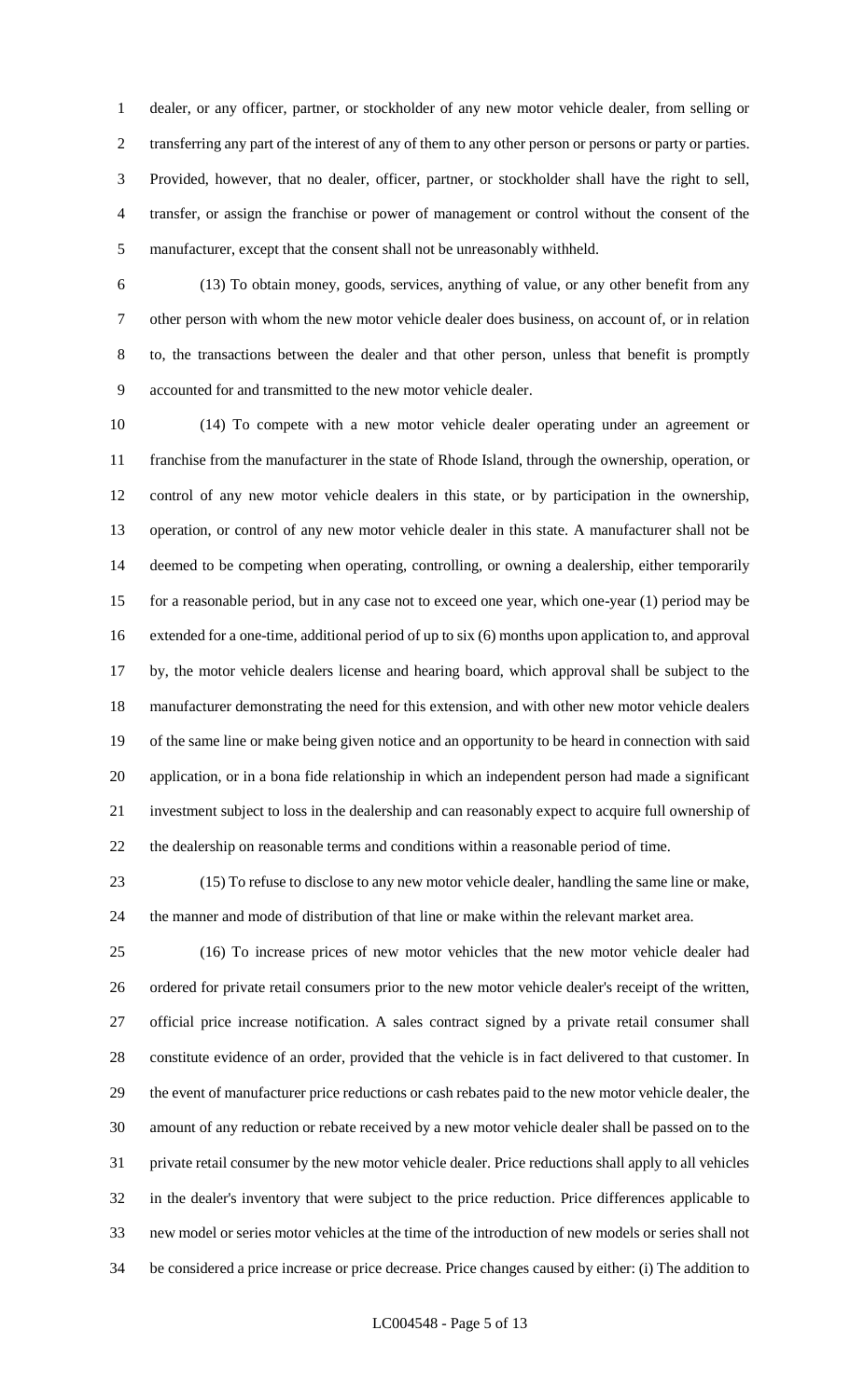a motor vehicle of required or optional equipment; (ii) Revaluation of the United States dollar, in the case of foreign-make vehicles or components; or (iii) An increase in transportation charges due to increased rates imposed by common carriers, shall not be subject to the provisions of this subdivision.

 (17) To release to any outside party, except under subpoena or as otherwise required by law, or in an administrative, judicial, or arbitration proceeding involving the manufacturer or new motor vehicle dealer, any business, financial, or personal information that may be, from time to time, provided by the new motor vehicle dealer to the manufacturer, without the express written consent of the new motor vehicle dealer.

 (18) To unfairly discriminate among its new motor vehicle dealers with respect to warranty reimbursement, or any program that provides assistance to its dealers, including internet listings; sales leads; warranty policy adjustments; marketing programs; and dealer recognition programs.

 (19) To unreasonably withhold consent to the sale, transfer, or exchange of the franchise to a qualified buyer capable of being licensed as a new motor vehicle dealer in this state.

 (20) To fail to respond, in writing, to a request for consent as specified in subdivision (19) of this subsection within sixty (60) days of the receipt of a written request on the forms, if any, generally utilized by the manufacturer or distributor for those purposes and containing the information required therein. The failure to respond shall be deemed to be a consent to the request. A manufacturer may not impose a condition on the approval of a sale, transfer, or exchange of the franchise if the condition would violate the provisions of this chapter if imposed on an existing dealer.

 (21) To unfairly prevent a new motor vehicle dealer from receiving fair and reasonable compensation for the value of the new motor vehicle dealership.

 (22) To require that a new motor vehicle dealer execute a written franchise agreement that does not contain substantially the same provisions as the franchise agreement being offered to other new motor vehicle dealers handling the same line or make. In no instance shall the term of any franchise agreement be of a duration of less than three (3) years.

 (23) To require that a new motor vehicle dealer provide exclusive facilities, personnel, or display space taking into consideration changing market conditions, or that a dealer execute a site control agreement giving a manufacturer control over the dealer's facilities.

 (24) To require that a dealer expand facilities without a guarantee of a sufficient supply of new motor vehicles to justify that expansion or to require that a dealer expand facilities to a greater degree than is necessary to sell and service the number of vehicles that the dealer sold and serviced in the most recent calendar year.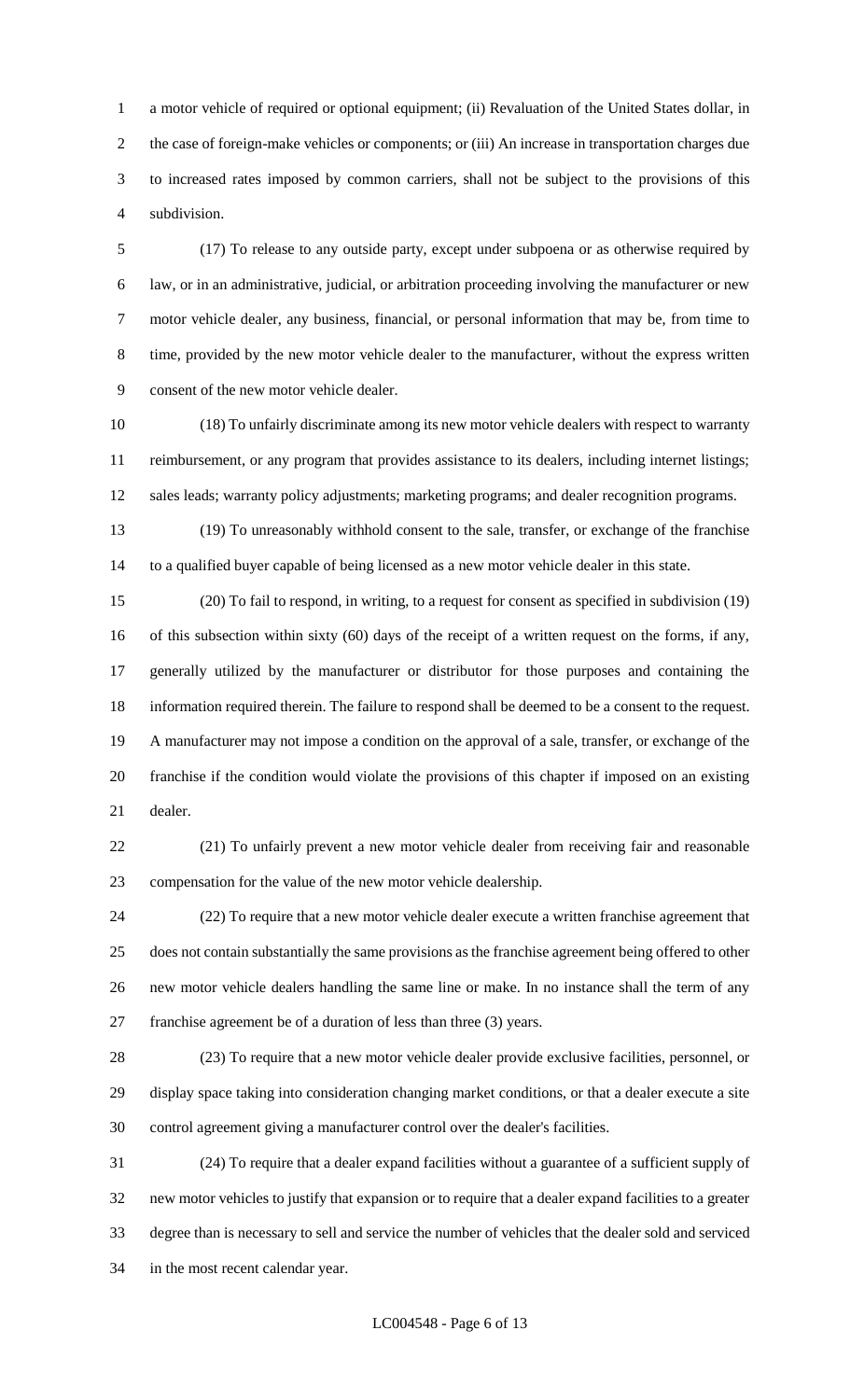(25) To prevent a dealer from adjusting his or her facilities to permit a relocation of office space, showroom space, and service facilities so long as the relocation is within five hundred (500) yards of the present location.

(26) To engage in any predatory practice against a new motor vehicle dealer.

 (27) To prevent, prohibit, or coerce any new motor vehicle dealer from charging any consumer any fee allowed to be charged by the dealer under Rhode Island law or regulation except as related to eligible participants under a military discount program in which the dealer voluntarily participates and receives financial compensation from the manufacturer or distributor, to the extent that such a program is not offered to the general public.

 (d) It shall be a violation of this chapter for a manufacturer to terminate, cancel, or fail to renew the franchise of a new motor vehicle dealer except as provided in this subsection:

 (1) Notwithstanding the terms, provisions, or conditions of any franchise, whether entered into before or after the enactment of this chapter or any of its provisions, or notwithstanding the 14 terms or provisions of any waiver, whether entered into before or after the enactment of this chapter or any of its provisions, no manufacturer shall cancel, terminate, or fail to renew any franchise with a licensed new motor vehicle dealer unless the manufacturer has:

(i) Satisfied the notice requirement of this subsection;

(ii) Has good cause for the cancellation, termination, or nonrenewal;

(iii) Has not committed any violations set forth in subsection (b) of this section; and

 (iv) Has acted in good faith as defined in this chapter and has complied with all provisions of this chapter.

 (2) Notwithstanding the terms, provisions, or conditions of any franchise or the terms or provisions of any waiver, good cause shall exist for the purposes of a termination, cancellation, or nonrenewal when:

 (i) There is a failure by the new motor vehicle dealer to comply with a provision of the franchise, which provision is both reasonable and of material significance to the franchise relationship, provided that the dealer has been notified, in writing, of the failure within one hundred eighty (180) days after the manufacturer first acquired knowledge of that failure;

 (ii) If the failure by the new motor vehicle dealer, as provided in paragraph (i) of this subdivision, relates to the performance of the new motor vehicle dealer in sales or service, then good cause shall be defined as the failure of the new motor vehicle dealer to comply with reasonable performance criteria established by the manufacturer if the new motor vehicle dealer was apprised by the manufacturer, in writing, of that failure; and:

(A) The notification stated that notice was provided of failure of performance pursuant to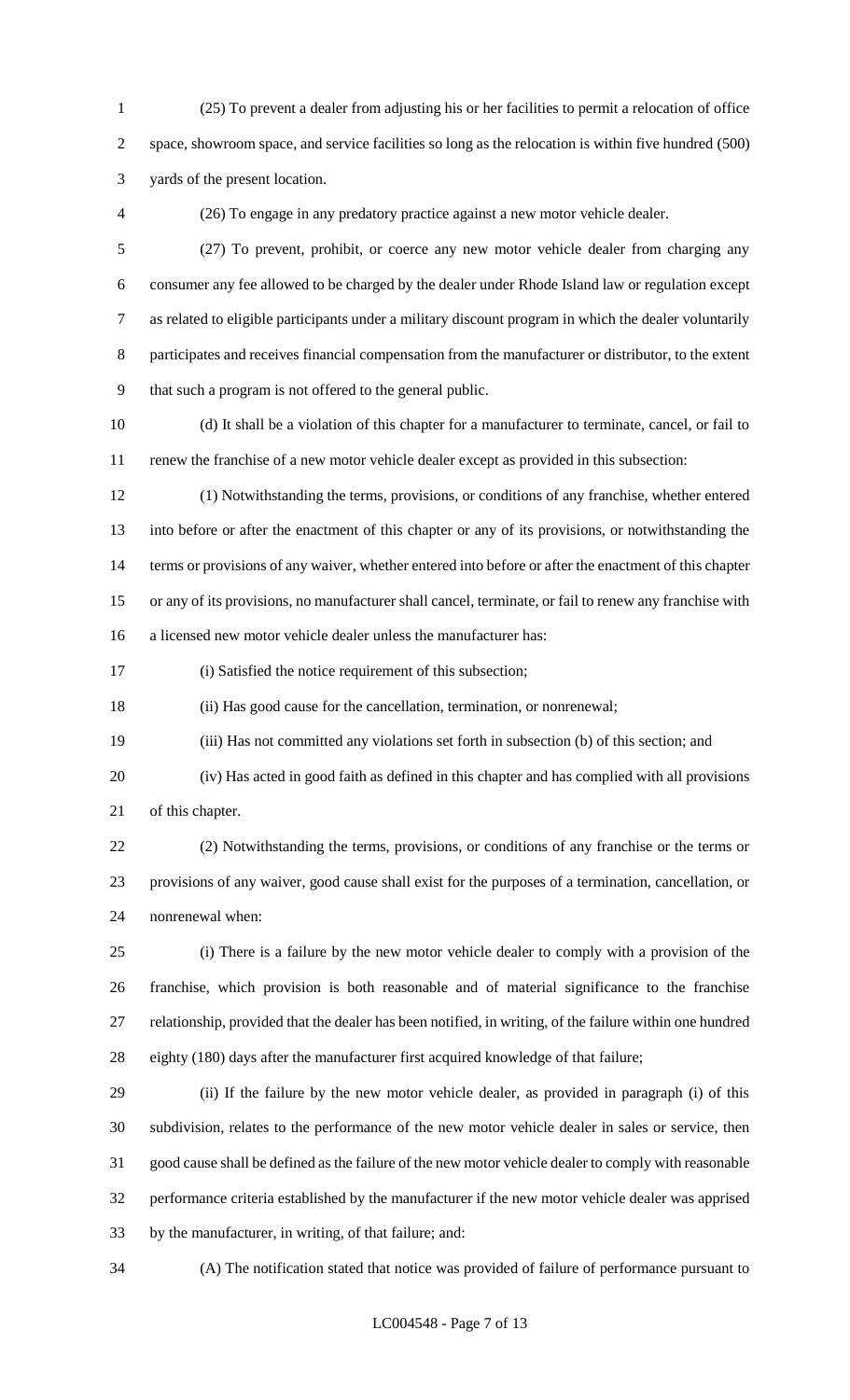- paragraph (i) of this subdivision;
- (B) The new motor vehicle dealer was afforded a reasonable opportunity, for a period of not less than six (6) months, to comply with those criteria; and (C) The new motor vehicle dealer did not demonstrate substantial progress towards compliance with the manufacturer's performance criteria during that period. (3) The manufacturer shall have the burden of proof for showing that the notice requirements have been complied with; that there was good cause for the franchise termination; cancellation or nonrenewal; and that the manufacturer has acted in good faith. (i) Notwithstanding the terms, provisions, or conditions of any franchise, prior to the termination, cancellation, or nonrenewal of any franchise, the manufacturer shall furnish notification of the termination, cancellation, or nonrenewal to the new motor vehicle dealer as follows: (A) In the manner described in paragraph (ii) of this subdivision; and (B) Not fewer than ninety (90) days prior to the effective date of the termination, cancellation, or nonrenewal; or (C) Not fewer than fifteen (15) days prior to the effective date of the termination, cancellation, or nonrenewal for any of the following reasons: (I) Insolvency of the new motor vehicle dealer, or the filing of any petition by, or against, 19 the new motor vehicle dealer under any bankruptcy or receivership law; (II) Failure of the new motor vehicle dealer to conduct his customary sales and service operations during his or her customary business hours for seven (7) consecutive business days; (III) Final conviction of the new motor vehicle dealer, or any owner or operator of the dealership, of a crime which is associated with or related to, the operation of the dealership; (IV) Revocation of any license that the new motor vehicle dealer is required to have to operate a dealership; or (D) Not fewer than one hundred eighty (180) days prior to the effective date of the termination or cancellation where the manufacturer or distributor is discontinuing the sale of the product line. (ii) Notification under this subsection shall be in writing, shall be by certified mail or personally delivered to the new motor vehicle dealer, and shall contain: (A) A statement of intention to terminate, cancel, or not to renew the franchise; (B) A statement of the reasons for the termination, cancellation, or nonrenewal; and (C) The date on which the termination, cancellation, or nonrenewal shall take effect. (iii) Upon the involuntary or voluntary termination, nonrenewal, or cancellation of any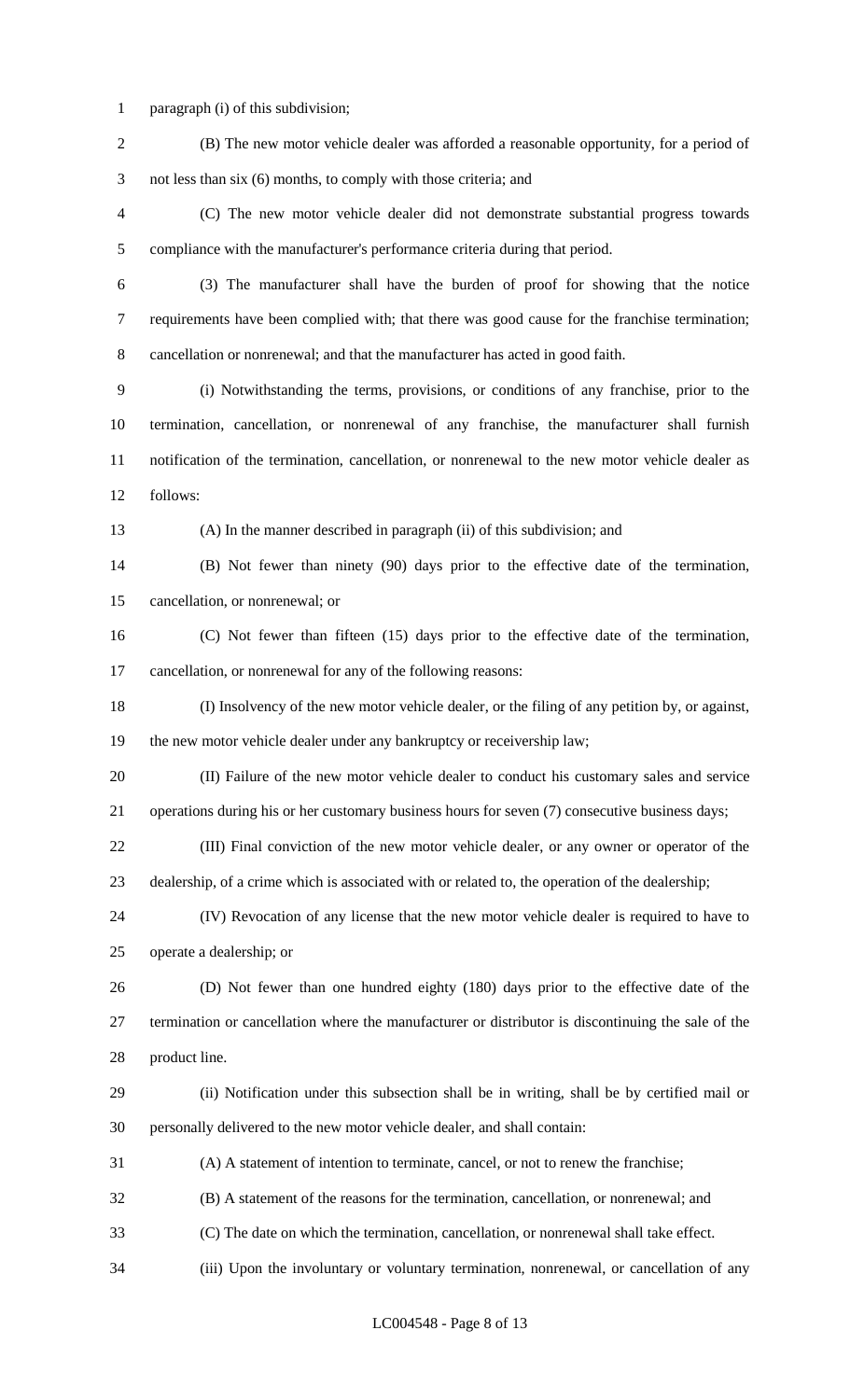franchise, by either the manufacturer or the new motor vehicle dealer, notwithstanding the terms of any franchise whether entered into before or after the enactment of this chapter or any of its provisions, the new motor vehicle dealer shall be allowed fair and reasonable compensation by the manufacturer for the following:

 (A) The new motor vehicle dealer's cost, less allowances paid by the manufacturer, of each new, undamaged, unsold, and unaltered, except for dealer-installed, manufacturer-authorized accessories, motor vehicle, regardless of model year purchased from the manufacturer or another dealer of the same line or make in the ordinary course of business within twenty-four (24) months of termination, having five hundred (500) or fewer miles recorded on the odometer that is in the new motor vehicle dealer's inventory at the time of termination, nonrenewal, or cancellation.

 (B) The new motor vehicle dealer's cost of each new, unused, undamaged, and unsold part or accessory that is in the current parts catalogue, or is identical to a part or accessory in the current parts catalogue except for the number assigned to the part or accessory due to a change in the number after the purchase of the part or accessory, and that is still in the original, resalable merchandising package and in an unbroken lot, except that, in the case of sheet metal, a comparable substitute for the original package may be used.

 (C) The fair market value of each undamaged sign, normal wear and tear excepted, owned by the dealer that bears a trademark or trade name used or claimed by the manufacturer that was purchased as a requirement of the manufacturer.

 (D) The fair market value of all special tools, and automotive services equipment owned by the dealer that: (I) Were recommended in writing and designated as special tools and equipment; (II) Were purchased as a requirement of the manufacturer; and (III) Are in usable and good condition except for reasonable wear and tear.

 (E) The cost of transporting, handling, packing, storing, and loading any property that is subject to repurchase under this section.

 (F) The payments above are due within sixty (60) days from the date the dealer submits an accounting to the manufacturer of the vehicle inventory subject to repurchase, and for other items within sixty (60) days from the date the dealer submits an accounting of the other items subject to repurchase, provided, the new motor vehicle dealer has clear title (or will have clear title upon using the repurchase funds to obtain clear title) to the inventory and other items and is in a position to convey that title to the manufacturer. If the inventory or other items are subject to a security interest, the manufacturer, wholesaler, or franchisor may make payment jointly to the dealer and the holder of the security interest. In no event shall the payments be made later than ninety (90) days of the effective date of the termination, cancellation, or nonrenewal.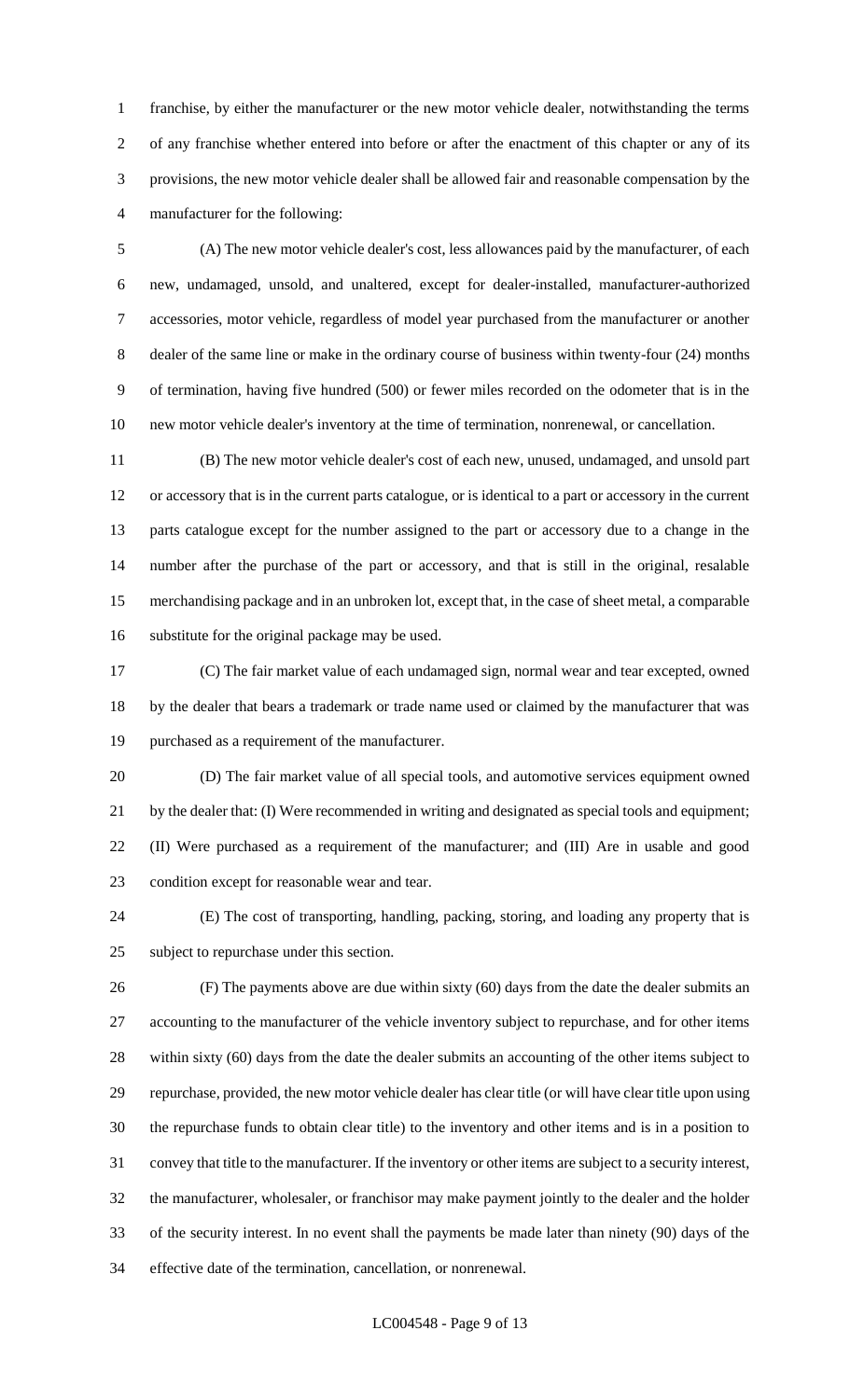- (iv) In the event the termination, cancellation, or nonrenewal is involuntary and not 2 pursuant to subsection  $(3)(i)(C)$  of this section and:
- (A) The new motor vehicle dealer is leasing the dealership facilities from a lessor other than the manufacturer, the manufacturer shall pay the new motor vehicle dealer a sum equivalent to the rent for the unexpired term of the lease or (2) two year's rent, whichever is less; or
- (B) If the new motor vehicle dealer owns the facilities, the manufacturer shall pay the new motor vehicle dealer a sum equivalent to the reasonable rental value of the facilities for two (2) years; if:
- (I) The new motor vehicle dealer is unable to reasonably utilize the facilities for another purpose;
- (II) The new motor vehicle dealer, or the manufacturer acting as its agent, is unable to make arrangements for the cancellation or assumption of its lease obligations by another party in the case of leased facilities, or is unable to sell dealer-owned facilities; and
- (III) Only to the extent those facilities were required as a condition of the franchise and used to conduct sales and service operations related to the franchise product.
- (v) In addition to any injunctive relief and any other damages allowable by this chapter, if the manufacturer is discontinuing the product line or fails to prove that there was good cause for the termination, cancellation, or nonrenewal, or if the manufacturer fails to prove that the manufacturer acted in good faith, then the manufacturer shall pay the new motor vehicle dealer fair and reasonable compensation for the value of the dealership as an ongoing business.
- In addition to the other compensation described in paragraphs (iii) and (iv) above and in this section, the manufacturer shall also reimburse the dealer for any costs incurred for facility upgrades or alterations required by the manufacturer within two (2) years of the effective date of the termination.
- (vi) If a manufacturer is discontinuing the product line and thus, as a result a franchise for the sale of motor vehicles is subject to termination, cancellation, or nonrenewal, the manufacturer shall:
- (A) Authorize the dealer, at the dealer's option, that remains a franchised dealer of the manufacturer regardless of the discontinuation of a product line, to continue servicing and supplying parts (without prejudice to the right of the manufacturer to also authorize other franchised dealers to provide service and parts for a discontinued product line), including services and parts pursuant to a warranty issued by the manufacturer for any goods or services marketed by the dealer pursuant to the motor vehicle franchise for a period of not less than five (5) years from the effective date of the termination, cancellation, or nonrenewal;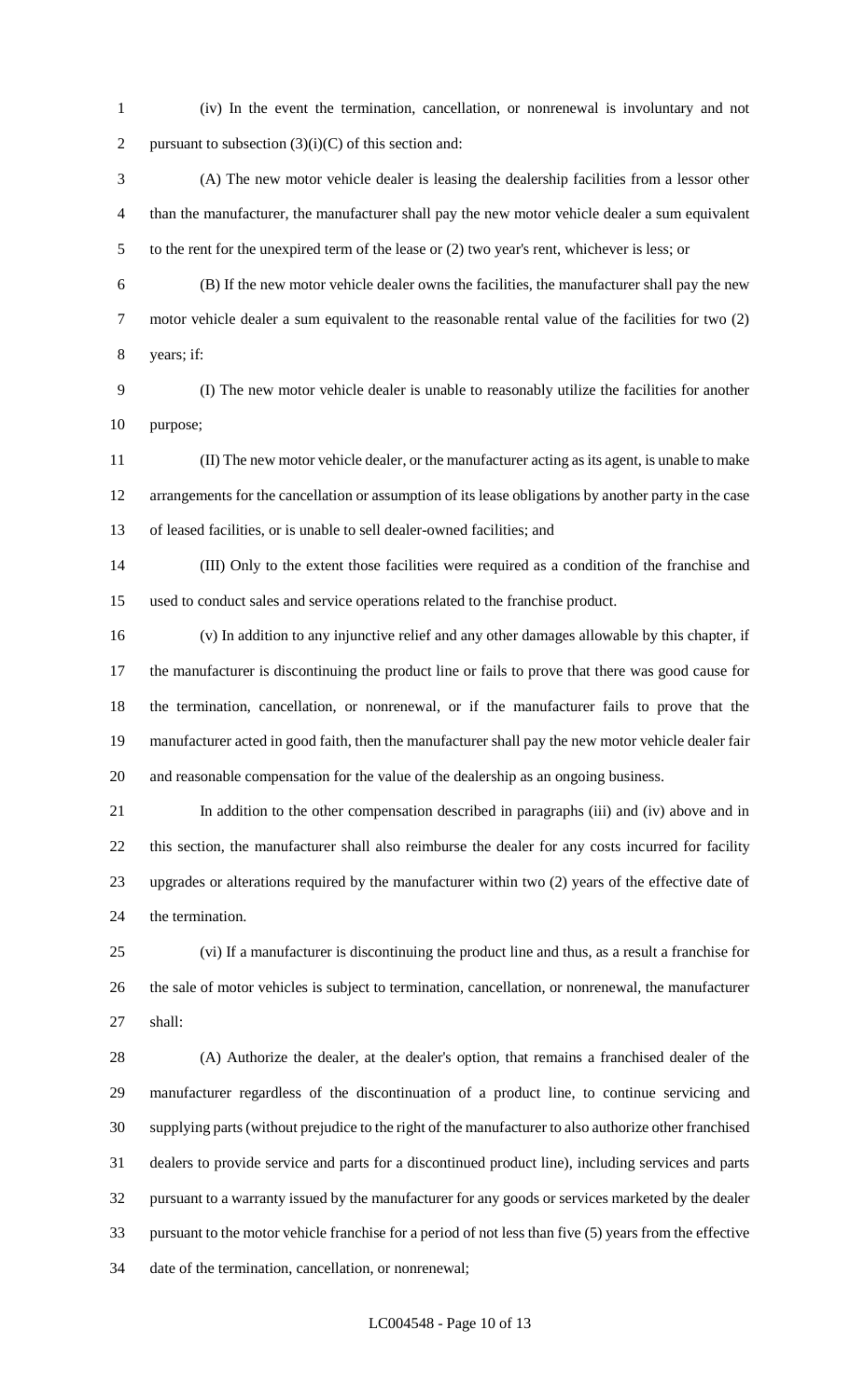(B) Continue to reimburse the dealer that remains a franchised dealer of the manufacturer regardless of the discontinuation of a product line or another franchised dealer of the manufacturer in the area for warranty parts and service in an amount, and on terms not less favorable than, those in effect prior to the termination, cancellation, or nonrenewal;

 (C) The manufacturer shall continue to supply the dealer that remains a franchised dealer of the manufacturer regardless of the discontinuation of a product line or another franchised dealer of the manufacturer in the area with replacement parts for any goods or services marketed by the dealer pursuant to the franchise agreement for a period of not less than five (5) years from the effective date of the termination, cancellation, or nonrenewal, at a price, and on terms not less favorable than, those in effect prior to the termination, cancellation, or nonrenewal;

 (vii) The requirements of this section do not apply to a termination, cancellation, or nonrenewal due to the sale of the assets or stock of the motor vehicle dealer.

 (D) To be entitled to facilities assistance from the manufacturer as described above, the dealer shall have the obligation to mitigate damages by listing the dealership facilities for lease or sublease with a licensed real estate agent within thirty (30) days after the effective date of the termination of the franchise and thereafter be reasonably cooperating with such real estate agent in the performance of the agent's duties and responsibilities. If the dealer is able to lease or sublease the dealership facilities on terms that are consistent with local zoning requirements to preserve the right to sell motor vehicles from the dealership facilities and the terms of the dealer's lease, the dealer shall be obligated to pay the manufacturer the net revenue received from such mitigation, but only following receipt of facilities assistance payments pursuant to this chapter, and only up to the total amount of facilities assistance payments that the dealer has received.

(e) It shall be deemed a violation of this chapter for a motor vehicle dealer:

 (1) To require a purchaser of a new motor vehicle, as a condition of the sale and delivery thereof, to also purchase special features, equipment, parts, or accessories not desired or requested by the purchaser. This prohibition shall not apply as to special features, equipment, parts, or accessories that are already installed on the car before sale by the dealer.

 (2) To represent and sell as a new motor vehicle any motor vehicle that is a used motor vehicle.

 (3) To resort to or use any false or misleading advertisement in connection with his or her business as a motor vehicle dealer.

(4) To engage in any deception or fraudulent practice in the repair of motor vehicles.

(5) To lease a new or used motor vehicle to a member of the public and require, charge or

collect, relative to any vehicle excise tax, any amount in excess of the exact amount assessed to or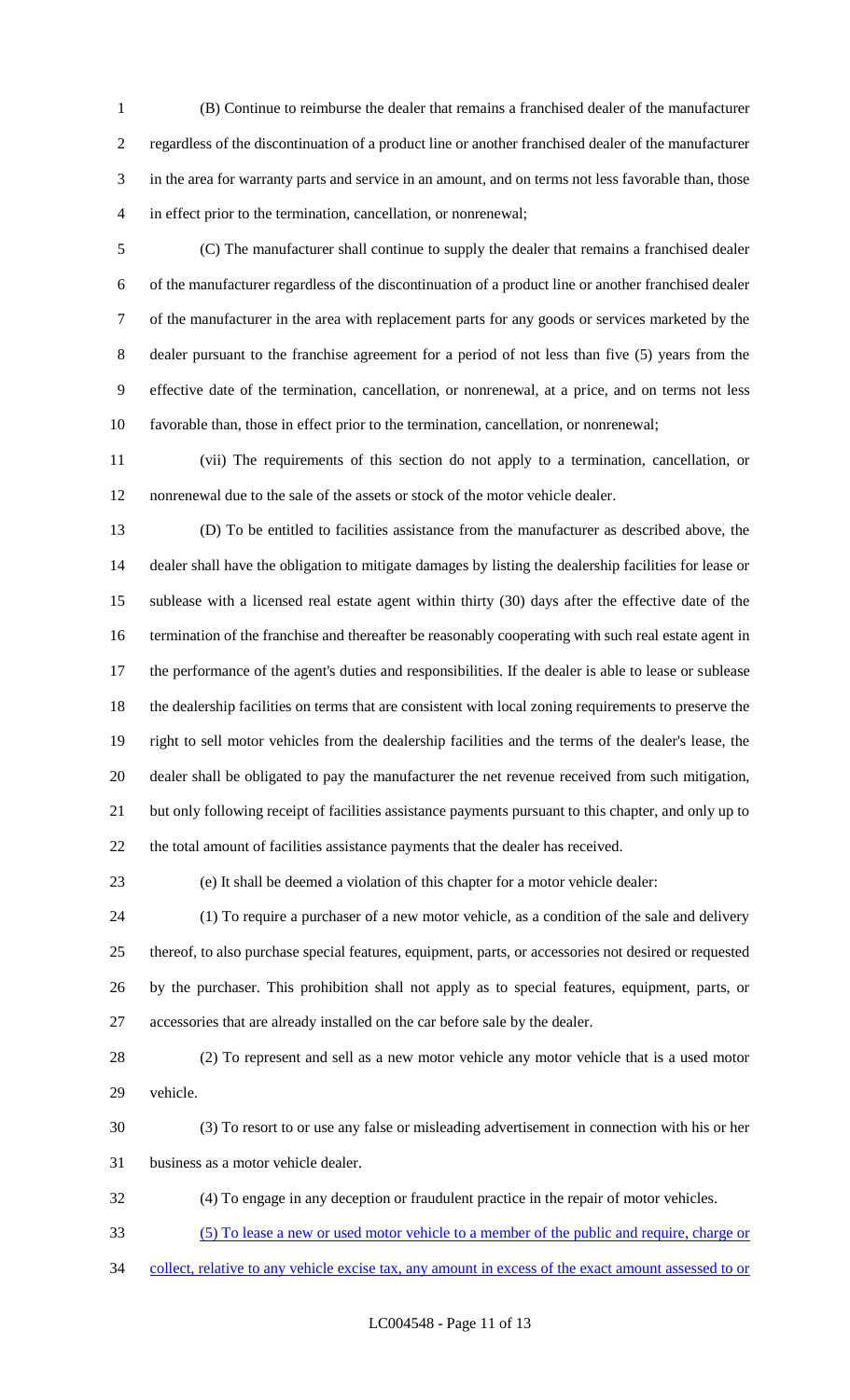- 1 paid by the lessor for excise tax to any city or town.
- 
- 2 SECTION 2. This act shall take effect upon passage.

======== LC004548 ========